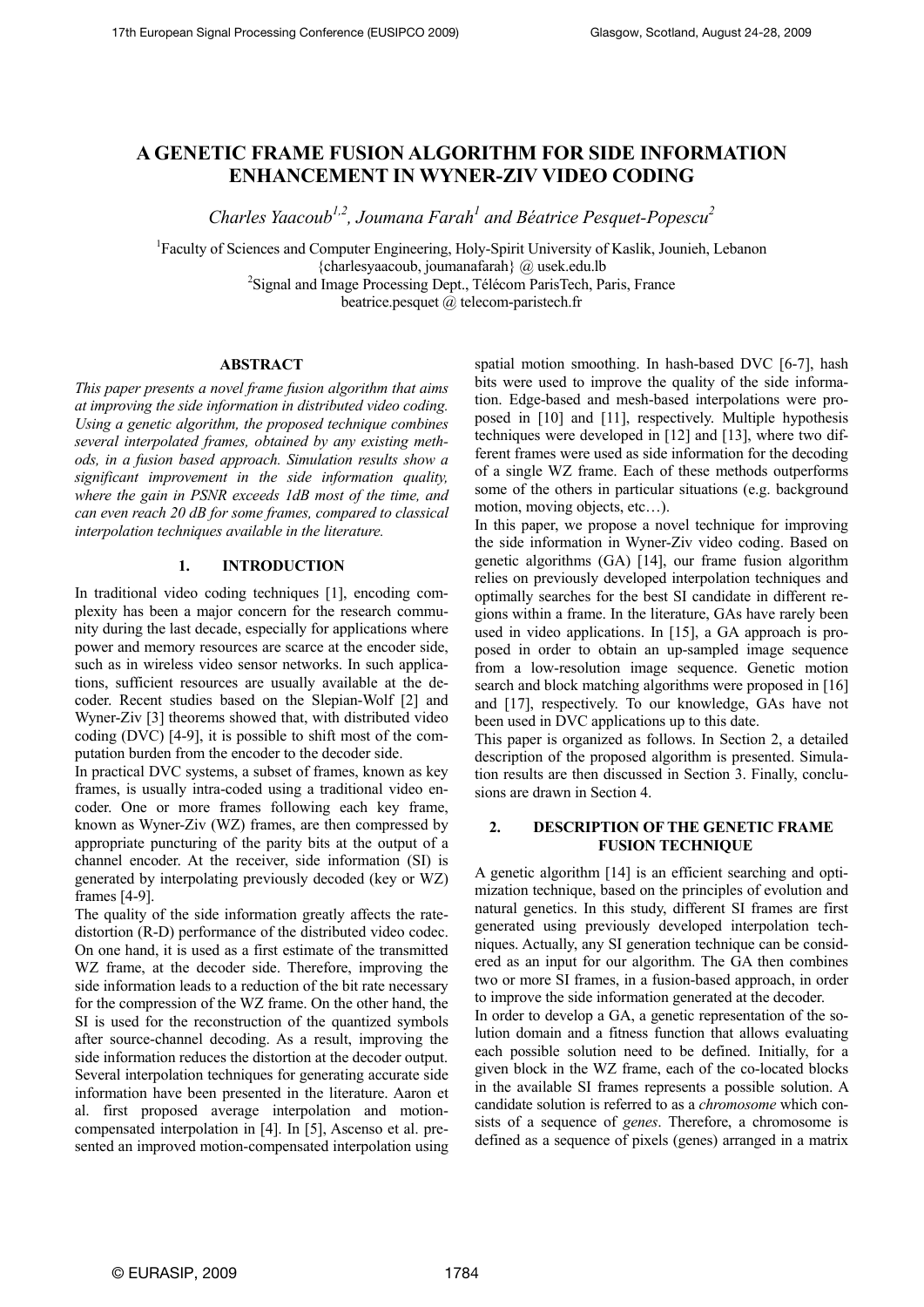to form a block. A *population* is a set of chromosomes in the solution space. The similarity between a given chromosome and the corresponding block in the WZ frame represents its fitness. Since, in DVC, only key frames are available at the decoder, some information about the missing WZ frame needs to be transmitted to the decoder so that the fitness of a possible solution can be evaluated. For example, some statistical information (e.g., mean, variance) about the WZ frame, or a binary edge image [10], can be transmitted for this purpose. As stated earlier, the encoding complexity is a main concern in DVC. Therefore, the computational burden required to construct this additional information should be minimized. Additionally, the transmission overhead required to deliver this information to the receiver should be negligible in order not to degrade the system's R-D performance. In hash-based DVC [6-7], a subset of the WZ frame's DCT coefficients is transmitted as a hash word to the decoder. The received hash bits can therefore be used for fitness evaluation. In our proposed GA, a hash word is computed (at the decoder side) for every chromosome in the population. The fitness of a chromosome is then evaluated as  $F = 1/D$ , where *D* is a distance measure, such as the mean absolute difference (MAD) or the mean square error (MSE), between the received WZ hash word and the one computed for the current chromosome. As a result, our genetic algorithm can be implemented in a hash-based Wyner-Ziv video codec without any complexity increase at the encoder side.

The proposed GA can operate at the frame level or the block level. In this paper, we consider a block-level GA for it can better adapt to local image statistics. Therefore, each frame is first divided into a number of blocks. For each block, the algorithm consists of an iterative procedure represented by the flowchart diagram of Figure 1, where *i* represents the iteration number and *Imax* represents the maximum allowed number of iterations. As shown in the figure, the GA consists of the following steps:

#### Step 1: *Initialization*

An initial population is generated given several SI frames obtained from different interpolation techniques. In our system, the initial candidate frames to be fed to the GA are obtained by average interpolation (AVI) [4], motion compensated interpolation (MCI) with symmetric motion vectors [4], and hash-based motion compensated interpolation (HMCI) [7]. In HMCI, the received hash word is used for block matching instead of the minimal distance measure (e.g. square error) used in MCI. The key frames involved in the interpolation process are also considered as possible solutions. Therefore, the initial number of candidates, for each block of the current WZ frame, is five (the co-located block in each of the five candidate frames). The initialization of the GA consists of duplicating each candidate a number of times proportional to its fitness, until the desired population size  $S_p$  is reached. This population then undergoes subsequent genetic operations.



Figure 1 **–** Flowchart diagram of the proposed genetic frame-fusion algorithm.

#### Step 2: *Crossover*

The chromosomes of the current population are randomly shuffled and arranged into pairs. Each pair then produces a new pair of child chromosomes (called *offsprings*). Offsprings are obtained by combining and exchanging genes between parent chromosomes. This process is illustrated in Fig.2. Given a pair of parent chromosomes (Fig.2-a and Fig.2-b), a crossover position is selected at random and each of the parents is divided into two regions. One offspring is then obtained by combining the first region of the second parent with the second region of the first parent (Fig.2-c). Similarly, another offspring is obtained by combining the first region of the first parent with the second region of the second parent (Fig.2-d).

The probability of a crossover to occur is controlled by a tunable parameter *Pc*. Therefore, for each pair of parent chromosomes, either a new pair is obtained (with a probability *Pc*), or parents remain unchanged (with a probability 1- *Pc*).

#### Step 3: *Mutation*

A random change is performed on a given chromosome. In our GA, a gene is first selected at random, and a bit in the selected pixel (gene) is then inverted. Mutation allows the GA to extend its solution space and reduce the possibility of falling into local optima, and it usually occurs with a very low probability *Pm* [15].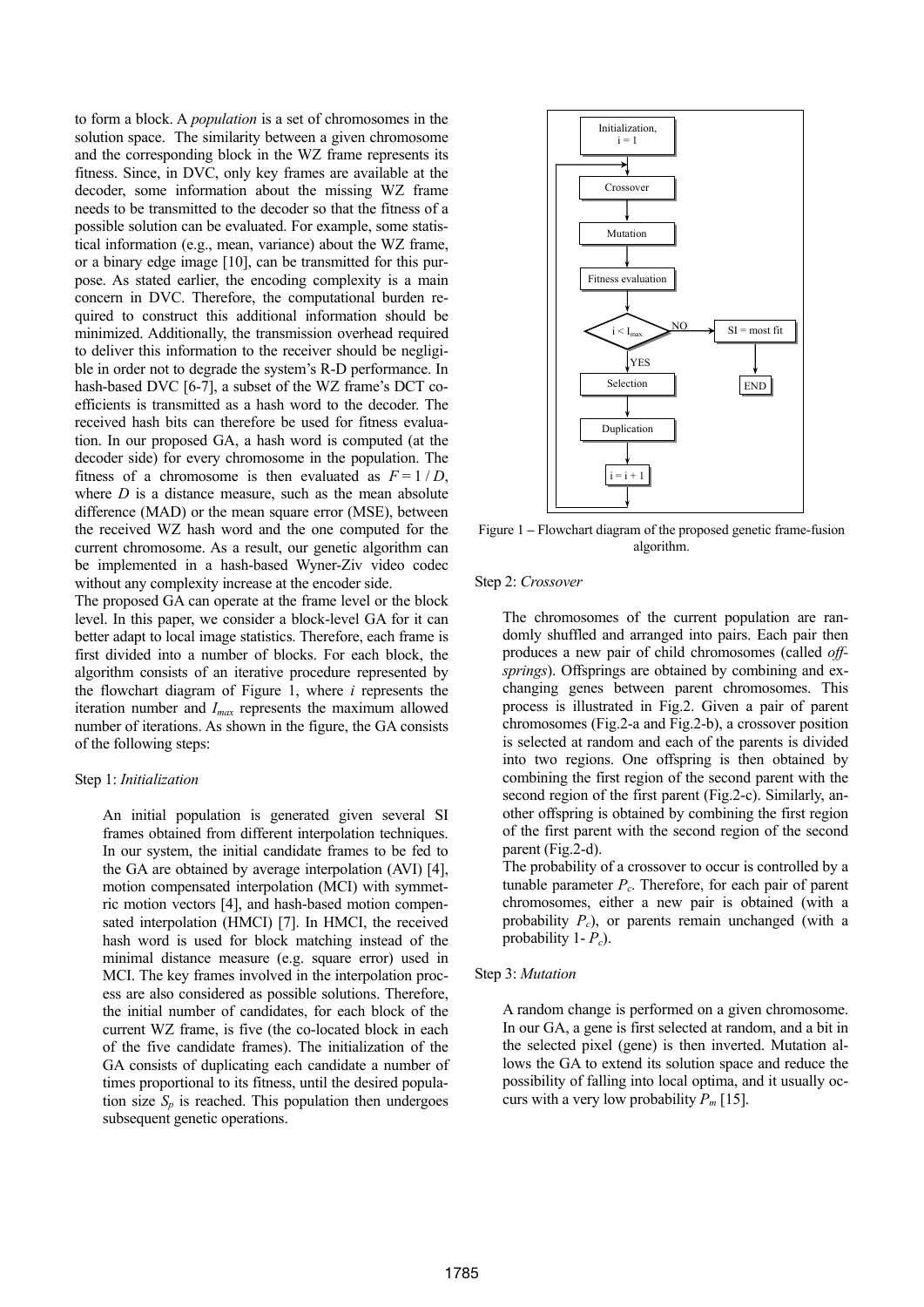

Figure 2 **–** Crossover example: given parent chromosomes (a) and (b), offsprings (c) and (d) are obtained after crossover.

#### Step 4: *Fitness evaluation*

In our GA, the MSE is used as a distance measure between the received WZ hash word and each of the hash words computed for all the chromosomes in the current population. The fitness function is evaluated for every chromosome as explained earlier.

#### Step 5: *Selection*

A number  $S_f \leq S_p$  of chromosomes is selected, while  $S_p - S_f$  chromosomes are deleted to make room for new ones. Only the most fit chromosomes survive.  $S_f$  must be chosen not too close to  $S_p$  in order not to give a chance for the least fit chromosomes to duplicate, and not too small in order to allow for a variety of chromosomes to exchange genes and duplicate.

## Step 6: *Duplication*

Each of the  $S_f$  remaining chromosomes is duplicated a number of times proportional to its fitness, until the population size  $S_n$  is reached.

Steps 2 to 6 are then repeated until the maximum number of iterations is reached. Finally, the fittest chromosome is chosen as the best candidate to be used as side information for decoding the co-located block in the WZ frame.

The performance of the GA is greatly affected by its different parameters. It can be clearly seen that, by moving from one iteration to the next, possible solutions that have a greater fitness value have a greater chance to survive, whereas candidate solutions having the least fitness values are eliminated. Therefore, the fitness function is a major factor that influences the quality of the final SI. The number of iterations *Imax* required for the GA to converge depends on the population size  $S_p$  and the number of surviving candidates  $S_f$ in each iteration. *Imax* defines the number of crossover points, or in other words, the number of regions to be combined from the co-located blocks in the different candidate SI frames initially generated at the decoder.

From a complexity point of view, it may seem computationally inefficient to run the proposed GA at the decoder, since a hash word needs to be computed for every chromosome in each iteration. With the recent advances in hardware technology and parallel computing techniques, the additional decoding complexity incurred by the GA becomes feasible. Furthermore, in order to limit the decoding complexity, the GA parameters  $S_p$  and  $I_{max}$  can be tuned accordingly. Additionally, a stopping criterion (e.g. the fitness value of the fittest chromosome remaining constant for several consecutive iterations) can be used to stop the GA before reaching the maximum number of iterations, thus reducing the total number of operations performed to obtain the result.

# **3. SIMULATION RESULTS**

In our simulations, we consider the Carphone (300 frames), News (300 frames), Foreman (400 frames) and Trevor (150 frames) QCIF video sequences, sampled at a rate of 30 frames per second, and a WZ GOP size of 2 (i.e. the number of WZ frames is half the total number of frames). The hash word transmitted to the decoder consists of  $(1/8)^{th}$  of the WZ frame's DCT coefficients, computed for blocks of dimensions 16x16. As for the GA parameters, the following set was determined experimentally after intensive simulations:  ${S_p}$  = 60,  $S_f = 40$ ,  $I_{max} = 10$ ,  $P_c = 0.8$ ,  $P_m = 0.01$ .

In this paper, our aim is not to show the improved R-D performance of a WZ codec due to our proposed GA at the decoder. Since, as stated earlier, by enhancing the side information, the WZ R-D performance is obviously improved, and since there are no additional tasks to be performed at the encoder for the GA to be able to run, we measure the performance of the proposed algorithm as in [18], by computing the Peak Signal to Noise Ratio (PSNR) between the SI frame generated by the GA and the corresponding WZ frame.

In Figure 3, we show the PSNR variations along the Carphone sequence obtained with the GA and the different interpolation techniques, for WZ frames 60 to 110 (we limited the plot to this interval for clarity of visualization). The superior performance of the GA can be observed all the time, except in few regions where its PSNR converges toward the best among the other curves.

Figures 4 through 7 show the cumulative density function of the difference in PSNR ( $\Delta_{PSNR}$ ) between the GA on one side, and each of the different interpolation techniques on the other, for Trevor, Foreman, Carphone and News sequences, respectively. We notice that for all these sequences, a significant gain in PSNR is obtained most of the time. For example, with the Trevor sequence, we notice a performance gain for more than 97% of frames. A gain that exceeds 1dB is observed for approximately 85% of the frames compared to AVI, 62% compared to MCI, and 14% compared to HMCI. The percentage of frames with a gain exceeding 1 dB becomes 86%, 78% and 62%, in the Carphone sequence, 77%, 42% and 10% in the Foreman sequence, and 80%, 80% and 55% in the News sequence, compared to AVI, MCI and HMCI, respectively.

On the other hand, a slight performance degradation can be noticed with the GA, where a performance loss of less than 1 dB is observed for less than 5% of the frames in Trevor and News. No significant loss was observed with Carphone. For some frames in the Foreman sequence, the loss can sometimes reach 2dB. In fact, the percentage of frames with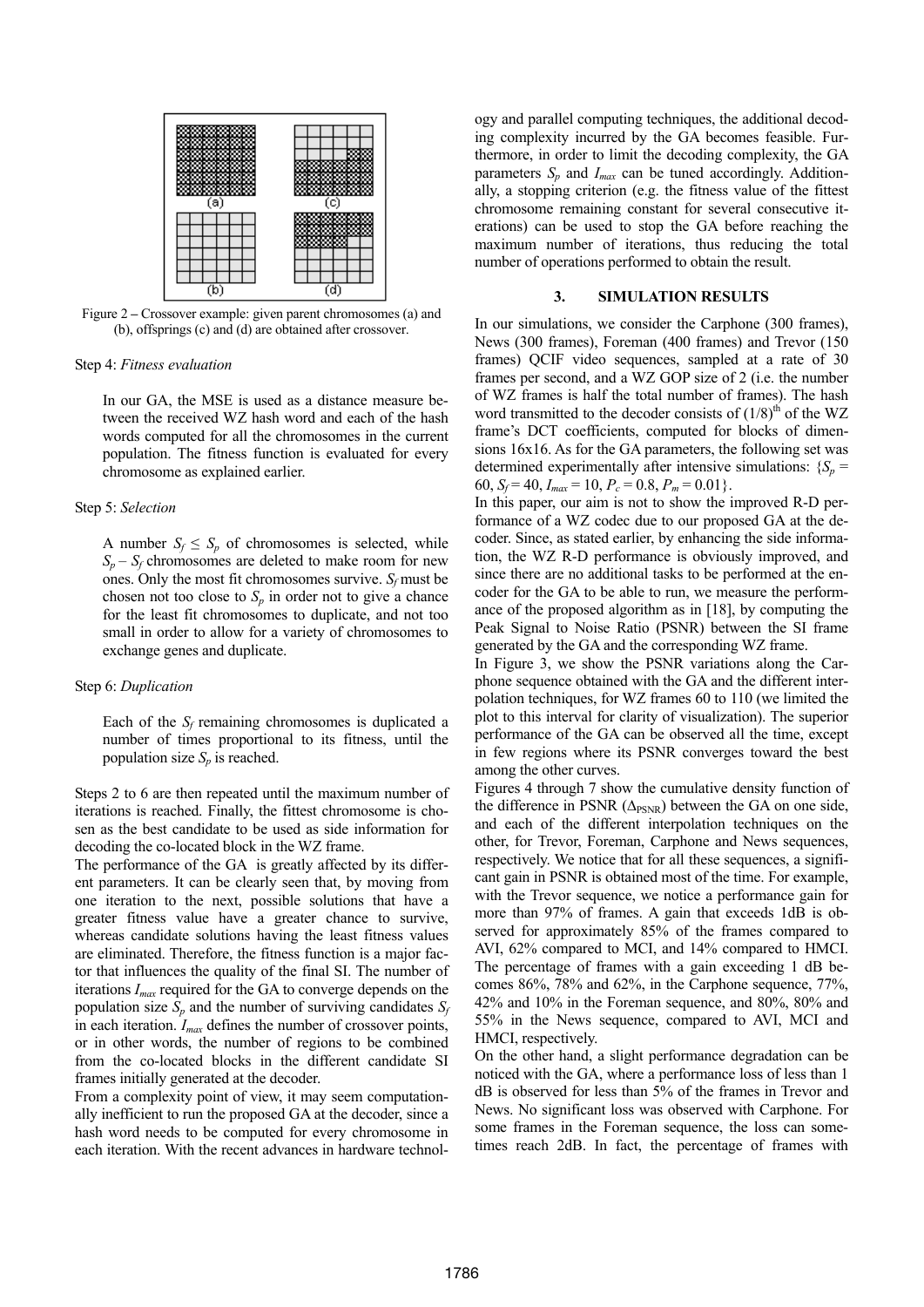

Figure 3 **–** PSNR variations along the Carphone sequence.



Figure  $4 - CDF$  of  $\Delta_{PSNR}$  for the Trevor sequence.



Figure 5 – CDF of Δ<sub>PSNR</sub> for the Foreman sequence.

performance degradation of less than 1dB varies between 10% and 30%, whereas 3.5% to 5% suffer from a loss ranging from 1dB to 2dB. This is mainly due to an insufficient amount of received hash bits, given the high motion in this scene, compared to the other sequences.

In Table 1, we show the average and maximum gains obtained with the GA for the different video sequences. Minimal values can be observed with HMCI, since it offers the best average performance compared to AVI and MCI. We notice that the GA behaves surprisingly well with the News sequence, where the maximum gain exceeds 19 dB. This is



Figure  $6 - CDF$  of  $\Delta_{PSNR}$  for the Carphone sequence.



Figure  $7 - CDF$  of  $\Delta_{PSNR}$  for the News sequence.

Table 1 **–** Average and maximum PSNR gains (in dB) for the different video sequences.

|               | AVI          | <b>MCI</b>   | <b>HMCI</b>  |
|---------------|--------------|--------------|--------------|
| Carphone      | $2.0 - 6.8$  | $1.6 - 5.5$  | $1.4 - 5.4$  |
| Foreman       | $3.0 - 9.8$  | $0.9 - 5.2$  | $0.2 - 3.8$  |
| <b>News</b>   | $6.5 - 19.7$ | $6.6 - 21.9$ | $5.7 - 19.7$ |
| <b>Trevor</b> | $2.3 - 5.5$  | $1.6 - 5.6$  | $06 - 22$    |